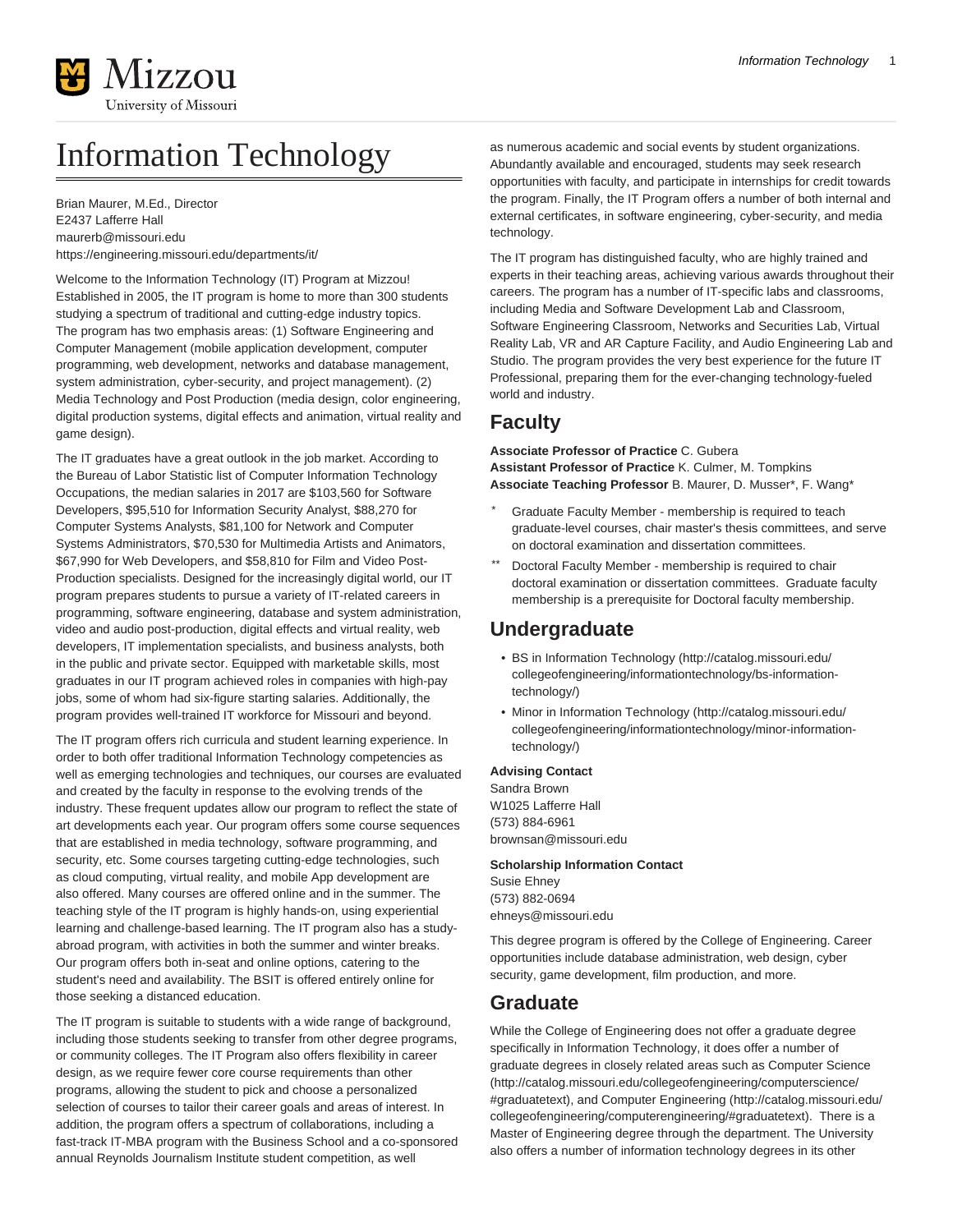

Colleges, and through interdisciplinary programs such as Health Informatics, Health Administration, Informatics, or [Information Science](http://catalog.missouri.edu/collegeofeducation/informationsciencelearningtechnologies/#graduatetext) [and Learning Technology](http://catalog.missouri.edu/collegeofeducation/informationsciencelearningtechnologies/#graduatetext) [\(http://catalog.missouri.edu/collegeofeducation/](http://catalog.missouri.edu/collegeofeducation/informationsciencelearningtechnologies/#graduatetext) [informationsciencelearningtechnologies/#graduatetext](http://catalog.missouri.edu/collegeofeducation/informationsciencelearningtechnologies/#graduatetext)).

A joint degree program administered through the School of Engineering and the Crosby MBA Program is available for students who wish to earn a Bachelor of Science in Information Technology (BS IT) and a [Master of Business Administration \(MBA\)](http://catalog.missouri.edu/collegeofbusiness/businessadministration/#graduatetext) ([http://catalog.missouri.edu/](http://catalog.missouri.edu/collegeofbusiness/businessadministration/#graduatetext) [collegeofbusiness/businessadministration/#graduatetext](http://catalog.missouri.edu/collegeofbusiness/businessadministration/#graduatetext)). Individuals interested in pursuing engineering and business will find that this program provides them with a valuable set of skills to excel in this rapidly growing field. If earned separately, the BS IT degree would take four years and the MBA degree would take two years. The dual degrees may be completed in five years assuming normal progress toward each degree.

Or you may browse a [complete list of degree options](http://catalog.missouri.edu/degreesanddegreeprograms/) ([http://](http://catalog.missouri.edu/degreesanddegreeprograms/) [catalog.missouri.edu/degreesanddegreeprograms/\)](http://catalog.missouri.edu/degreesanddegreeprograms/) at the University of Missouri.

#### **INFOTC 1000: Introduction to Information Technology**

This course introduces the field of Information Technology including foundation experiences and knowledge, the history of digital technologies, emphasis areas in the program, career opportunities, and ethical/social issues. Students participate in activities that introduce students to digital media, digital systems, and software engineering. Students learn to use distributed version control systems and how to work on collaborative teams.

#### **Credit Hours**: 3

#### **INFOTC 1001: Topics in Information Technology**

Topics may vary from semester to semester. May be repeated upon consent of department.

#### **Credit Hours**: 3

#### **INFOTC 1040: Introduction to Problem Solving and Programming**

An introduction to problem solving methods and programming concepts, providing experience in designing, developing, implementing, and testing programs. Cannot be taken for credit after CMP\_SC 1050.

#### **Credit Hours**: 3

#### **INFOTC 1600: Digital Systems**

This course provides a foundation of knowledge of digital systems including terminology, concepts, architecture, processes, tools, hardware, and software.

#### **Credit Hours**: 3

#### **INFOTC 1610: Introduction to Digital Media Design**

This project-based course is an introduction to the concepts and practices of audio design, graphic design, motion media design and basic video editing. Current technologies are employed to examine design fundamentals and applications of media design that apply to audio and video production and new media production.

#### **Credit Hours**: 3

#### **INFOTC 2001: Topics in Information Technology**

Topics may vary from semester to semester. May be repeated upon consent of department.

#### **Credit Hours**: 3

#### **INFOTC 2040: Programming Languages and Paradigms**

This course presents programming principles and their syntactical representation and implementation across languages including those that are compiled and interpreted. The course shows how to implement algorithms and data structures to solve problems while utilizing paradigms offered by the programming languages such as procedural, object-oriented, protocol-oriented, functional, and declarative. Language support for strong and weak typing and type safety are covered along with support for optional values. Provides experience in developing algorithms and determining their efficiency, designing application architecture, and developing applications. Building and using libraries/ application programming interfaces is covered. Git and GitHub are used for code versioning and collaboration. Integrated development environments (IDEs) are used for managing, building, debugging, and testing applications.

#### **Credit Hours**: 3

**Prerequisites:** INFOTC 1040 or CMP\_SC 1050 with C- or higher; or prior experience with programming and consent of instructor

#### **INFOTC 2610: Digital Media Design I**

This project-based course addresses the fundamentals of design, digital media, and creative technologies. You will examine and utilize current technologies and standards within the digital media industry, including the software, hardware, and techniques needed to capture, store, manipulate, and deliver digital media. Through hands-on experience, you will achieve an understanding of pre-production, production, and post-production concepts, such as non-linear editing workflows, project management, narrative story structures, image composition and aesthetics, audio and video capture techniques, color theories and processing, computer components and editing hardware, intellectual property rights, addressing a target audience, industry trends, and more. The course also provides guidance on establishing and bolstering competencies in critical problem solving, teamwork, time management, networking, and conflict resolution.

#### **Credit Hours**: 3

**Prerequisites:** C- or higher in INFOTC 1610 or FILMS\_VS 1880 or DST\_VS 1880, or instructor content through course equivalencies

#### **INFOTC 2615: Color Processing and Design**

This project-based course is an intensive study of design and color processing for digital video. The course introduces advanced technologies and standards within the digital media industry, including the software, hardware, and techniques needed to capture, store, manipulate, and deliver digital media. Through an asynchronous experience, you will improve your understanding of color engineering concepts, such as post-production workflows, project management, color correcting and grading, color theories and science, color management systems, camera and sensor systems, computer components and editing hardware, display technologies, digital broadcasting requirements and signal constraints, peripherals, and more. The course also provides guidance on establishing and bolstering competencies in critical problem solving, teamwork, time management, networking, and conflict resolution. Graded on A-F basis only.

#### **Credit Hours**: 3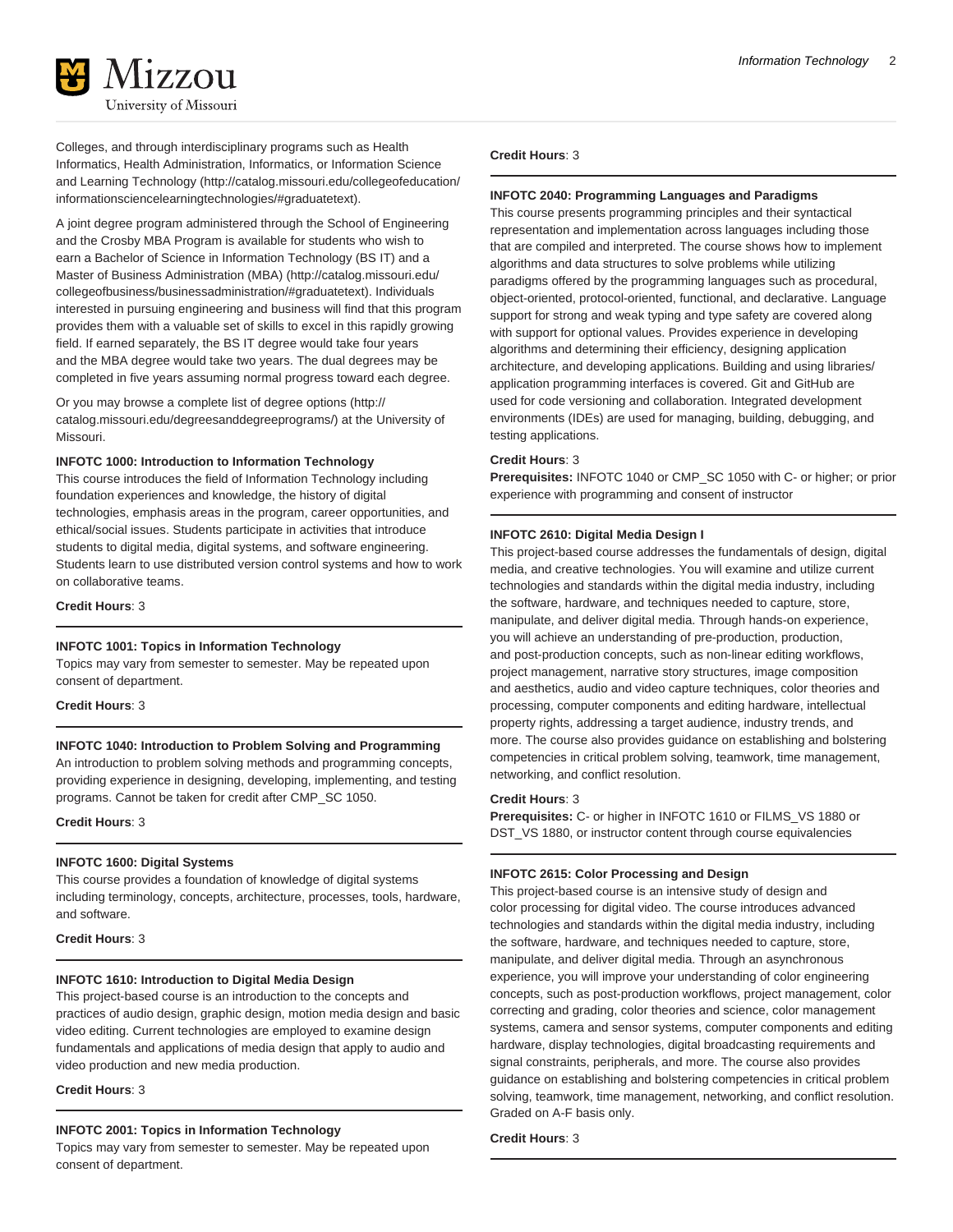### **INFOTC 2620: Computer Modeling and Animation I**

Introduction to the field of computer modeling and animation with an emphasis on tools. Learn programming methods for developing customized modeling and animation algorithms. Graded on A-F basis only.

#### **Credit Hours**: 3

### **INFOTC 2630: Introduction to Game Theory and Design**

Students will develop foundational skills in game design and theory, and become proficient in the tools used to develop conceptual gaming environments. The student will develop skills to discuss, develop, and demonstrate the design process in cooperation with current game theories and practices. The student will develop collaborative and cooperative design techniques mirroring that of the industry. Graded on A-F basis only.

**Credit Hours**: 3

#### **INFOTC 2810: Fundamentals of Network Technology**

This course introduces the fundamentals of modern computer networking technologies, models, protocols, and network elements that connect users, applications, data, and devices through the Internet. Graded on A-F basis only.

#### **Credit Hours**: 3

**Prerequisites:** INFOTC 1040 or CMP\_SC 1050 with C- or higher

#### **INFOTC 2830: Web Application Development I**

(same as CMP\_SC 2830). This course focuses on the development of web pages and web applications using Full Stack Development with the following strategies: HTML, CSS, JavaScript, jQuery, AJAX, PHP, and SQL. Topics such as cloud services, web servers, digital animations, images, audio and video, user interface design, and usability principles are also challenged.

#### **Credit Hours**: 3

**Prerequisites:** INFOTC 2040 or CMP\_SC 2050 with a C- or higher

#### **INFOTC 2910: Cyber Security**

This course covers numerous platform-independent security topics including threats, problem ports and services, theory and practice of defense in security, intrusion detection, data security, securing remote access, user education and support, designing a secure network and security management. Graded on A-F basis only.

#### **Credit Hours**: 3

**Prerequisites:** INFOTC 1040 or CMP\_SC 1050 with C- or higher, and INFOTC 2810 with C- or higher

#### **INFOTC 3001: Topics in Information Technology**

Topics may vary from semester to semester. May be repeated upon consent of department. Graded on A-F basis only.

**Credit Hours**: 3

#### **INFOTC 3040: Python for Data Analytics and Machine Learning**

Python is one of the most popular programming languages in the world and is used in a number of industries such as Data Science, Machine Learning (ML) and Artificial Intelligence (AI), Web App development, Finance and Fintech, and others. This course provides students with

experience developing software applications that utilize the advanced features of the Python 3 programming language. Students will learn, at a high level, about Data Science, Machine Learning, Text Analysis and Natural Language Processing (NLP) and how to utilize the tools available to develop their Python applications. There will be group and individual projects completed. Git and GitHub are used for code versioning and collaboration. A range of tools are used for managing, building, debugging, and testing applications. Graded on A-F basis only.

#### **Credit Hours**: 3

**Prerequisites:** INFOTC 2040 with C- or better or instructor consent

#### **INFOTC 3330: Object Oriented Programming**

(same as CMP\_SC 3330). This course focuses on object-oriented programming concepts such as: Abstraction, Polymorphism, Encapsulation, Inheritance, Interfaces, Abstract Classes, Files, Streams, and Object Serialization. Topics such as GUI and event-driven programming, APIs, and design patterns are also tackled. Graded on A-F basis only.

#### **Credit Hours**: 3

**Prerequisites:** INFOTC 2040 or CMP\_SC 2050 with C- or higher

#### **INFOTC 3380: Database Systems and Applications**

This course covers database management systems (DBMS) and the development of applications that utilize databases including relational/ SQL and NoSQL types. Topics include the evolution of data storage and databases, data modeling, relational and NoSQL databases, SQL, document, graph and key-value storage and retrieval, application development using databases, database scaling, database trends, and popular database systems. Graded on A-F basis only.

#### **Credit Hours**: 3

**Prerequisites:** C- or higher in CMP\_SC 2050 or INFOTC 2040; or experience developing applications and permission of the instructor

#### **INFOTC 3530: UNIX Operating System**

(same as CMP\_SC 3530). This course is an introduction to UNIX and UNIX-like operating systems and interfaces, to include the file system, command shells, text editors, pipes and filters, input/output system, shell scripting and Regular Expressions. The course will also incorporate an aspect of programming in a UNIX environment, cloud computing, containers and an introduction to System Administration. Graded on A-F basis only.

#### **Credit Hours**: 3

**Prerequisites:** INFOTC 1040 with C-, or CMP\_SC 1050 with C-, or Instructor Consent

#### **INFOTC 3600: User Experience Design I**

This course is a first in a series that focuses on User Experience (UX) Design for software applications. This course introduces the beginner to processes, techniques and methods of evaluation to design, model and evaluate application designs and user interfaces.

#### **Credit Hours**: 3

**Prerequisites:** May be restricted to Information Technology majors during early registration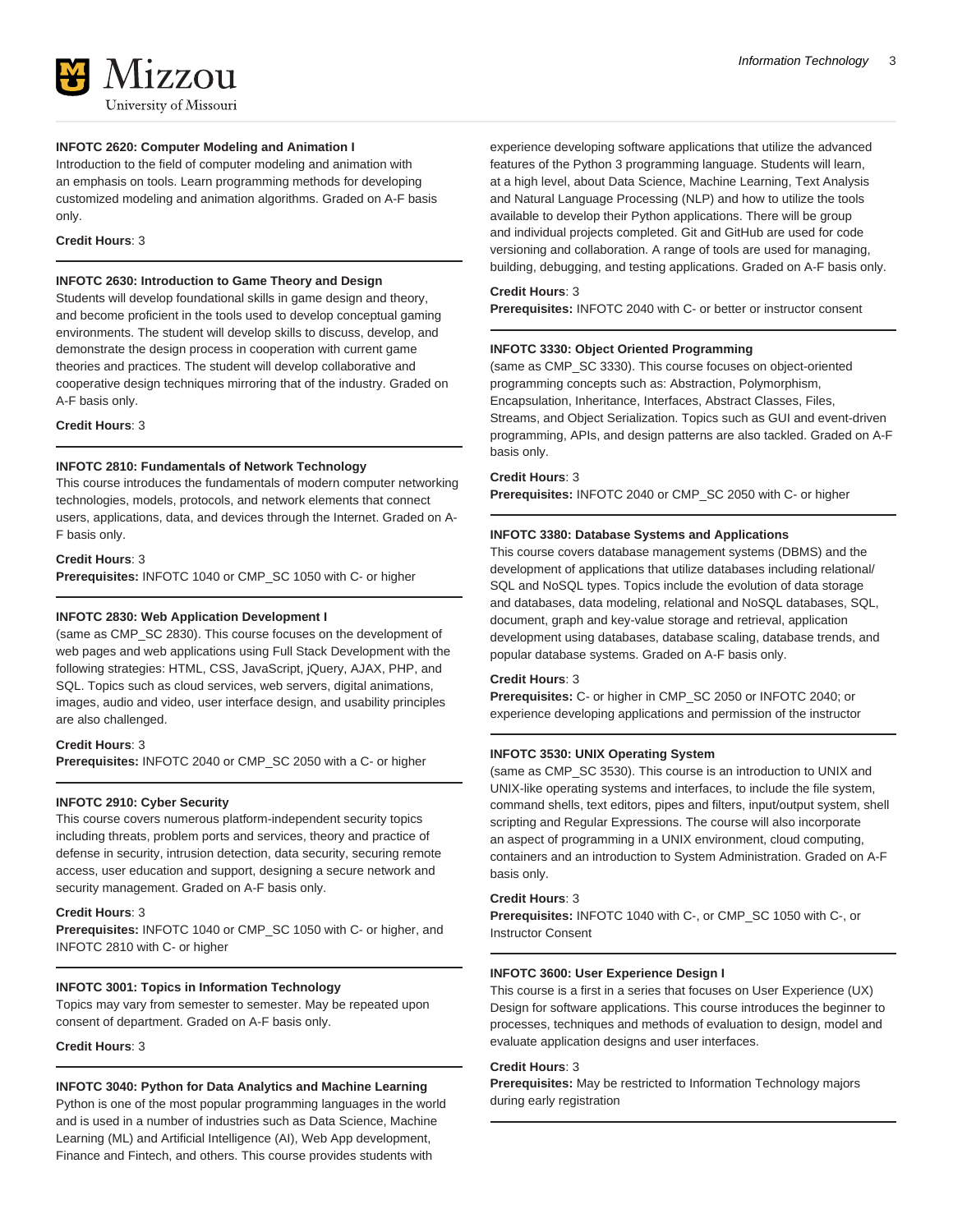

#### **INFOTC 3610: Digital Media Design II**

This research and project-based course builds upon the fundamentals of design, digital media, and creative technologies learned in INFOTC 2610. The course introduces advanced technologies and standards within the digital media industry, including the software, hardware, and techniques needed to capture, store, manipulate, and deliver digital media. You will utilize a spectrum of industry standard equipment and studios/ facilities to achieve a deeper comprehension of digital media processes. Through hands-on experience, you will improve your understanding of pre-production, production, and post-production concepts, such as non-linear editing workflows, project management, audio and video recording devices, audio and video capture techniques, camera and sensor systems, color theories and processing, webcast and broadcast technologies, computer components and editing hardware, personal branding, industry trends, and more. The course also provides guidance on establishing and bolstering competencies in critical problem solving, teamwork, time management, networking, and conflict resolution.

#### **Credit Hours**: 3

**Prerequisites:** C- or higher in INFOTC 2610. Instructor consent with approved equivalencies

#### **INFOTC 3620: Computer Modeling and Animation II**

This course explores advanced 3D modeling and animation techniques within Blender. This is a project-based course, meaning that you will be completing projects to show that you have mastery of the learning objectives for each module. By the end of the class, you will be able to design and create 3D assets for game development, simulation scenarios, XR development, films, etc. Graded on A-F basis only.

#### **Credit Hours**: 3

**Prerequisites:** C- or higher in INFOTC 2620 and C- or higher in INFOTC 1040, or instructor consent

#### **INFOTC 3630: Introduction to Virtual Reality**

The course will provide students with a good understanding of the fundamentals of virtual reality and practical hands on VR experience development skills. It will introduce students to the software, hardware, and concepts involved with the current state of the art in virtual reality. This course will focus on using the recent consumer-grade equipment to design and construct virtual environment and experience.

**Credit Hours**: 3

**Prerequisites:** INFOTC 1040 or CMP\_SC 1050 with C- or higher

#### **INFOTC 3640: Motion Graphics and Visual Effects I**

This advanced media creation course is an introduction to the fundamentals of motion graphic design, 2-D animation, and visual effects design for content and new media creation. It is a project-based course that requires understanding of NLEs, experience in media creation and design, understanding of basic audio/video compression, and understanding of basic media design and concepts. Computer programs designed for graphic design, motion graphics, 2-D animation, and visual effects are integrated throughout the course.

#### **Credit Hours**: 3

**Prerequisites:** C- or higher in INFOTC 1610

#### **INFOTC 3650: Project and Team Management**

This course is an intensive study of the development process, industry assessment techniques, communication practices, ethics, budget

and schedule development. We also study Information Technology management approaches needed to successfully lead personnel, meet deadlines, and create large-scale, detail-oriented projects in today's IT production industry. This course explores industry from the ground up, from conceptualization of an IT business in an everchanging environment, to management and deployment of products. This project-based collaborative course applies concepts directly to situational learning environments through the use of real-life examples from businesses in the industry. This course is divided into two major types of learning: academic exploration, and situational application. Key concepts and competencies are first explored during the academic portion of the class, and later applied through a multi-week business ownership simulation. It is important to note that this class is NOT software engineering oriented; this class does not focus on codingteam management, SCRUM, Agile methodology, coding languages, or development of applications. This top-down course looks at all industries within the scope of Information Technology, from IT support to Digital Media Design. If you are interested in these other particular topics, it is recommended that you speak with your advisor, and consider INFOTC 4320 - Software Engineering. Graded on A-F basis only.

#### **Credit Hours**: 3

**Prerequisites:** INFOTC 1040 with C- or higher, or INFOTC 1610 with Cor higher, or instructor consent

#### **INFOTC 3650W: Project and Team Management - Writing Intensive**

This course is an intensive study of the development process, industry assessment techniques, communication practices, ethics, budget and schedule development. We also study Information Technology management approaches needed to successfully lead personnel, meet deadlines, and create large-scale, detail-oriented projects in today's IT production industry. This course explores industry from the ground up, from conceptualization of an IT business in an everchanging environment, to management and deployment of products. This project-based collaborative course applies concepts directly to situational learning environments through the use of real-life examples from businesses in the industry. This course is divided into two major types of learning: academic exploration, and situational application. Key concepts and competencies are first explored during the academic portion of the class, and later applied through a multi-week business ownership simulation.

#### **Credit Hours**: 3

**Prerequisites:** INFOTC 1040 with C- or higher, or INFOTC 1610 with Cor higher, or with instructor consent

#### **INFOTC 3660: Audio Engineering**

This course is an intensive study of the techniques and art behind the use of audio in today's media design environments. From the theater to television, from tablet and mobile device to computer, this course will focus on the four major sound design areas: sound in cinema, sound creation, sound manipulation, and environmental sound layering.

#### **Credit Hours**: 3

**Prerequisites:** C- or higher in INFOTC 1610 or FILMS\_VS 1880 or DST\_VS 1880

#### **INFOTC 3810: Computer Network Security**

This course covers principles of networking configuration and security authentication, IP security, network management security, wireless security, and system security by studying attacks on computer systems,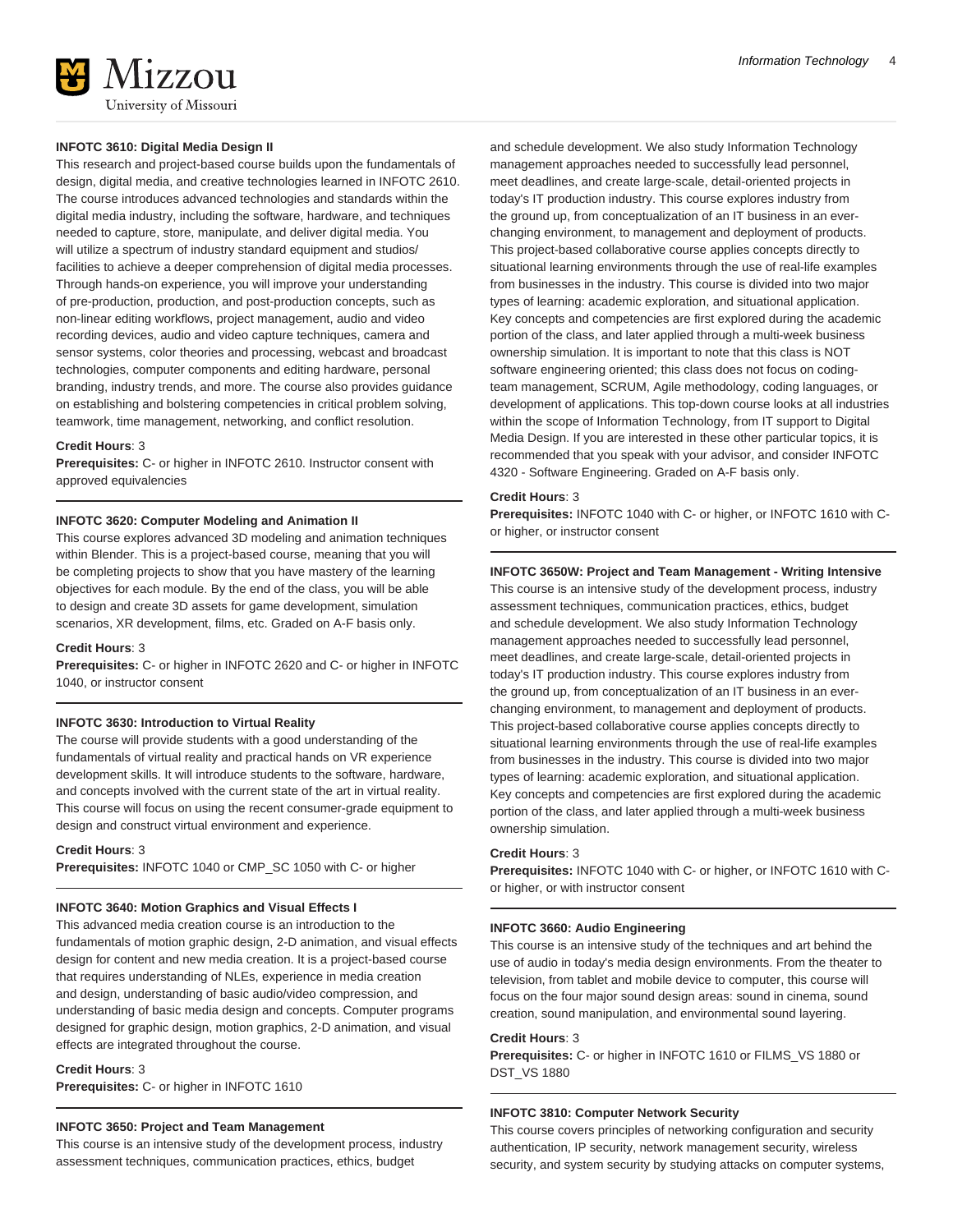

network, and the Web as well as detection and prevention. Work is completed in Unix/Linux environments and in Microsoft Windows environment. Students will need to setup a virtual private infrastructure to perform multiple tasks; additionally unlimited AWS cloud resources will be available for them. The course emphasizes "learning by doing" and has a 90% hands-on and 10% theory. Much of this information consists of skills and abilities that employers want and expect in the real world of IT - in a small to medium size organization. Graded on A-F basis only.

#### **Credit Hours**: 3

**Prerequisites:** C- or better in INFOTC 2810 or C- or better in CMP\_SC 4850

#### **INFOTC 3850: Computer System Administration**

This course is an introduction to Computer System Administration, we introduce the knowledge, skills, and procedures required for the stable and reliable deployment, management, and administration of an organization's computer systems. The course covers the planning, design, installation, maintenance, security, management tasks, tools, responsibilities, and ethics associated with being a Computer System Administrator for Unix/Linux server and MS Windows servers. Graded on A-F basis only.

#### **Credit Hours**: 3

**Prerequisites:** C- or better in INFOTC 2040 or C- or better in CMP\_SC 2050, or instructor consent

#### **INFOTC 3910: Advanced Cyber Security**

Students develop a deeper understanding of modern information and system protection technology and methods, including examining the various areas of network security including intrusion detection, reconnaissance, exploitation, and defense against cyber-attacks, as well as principles and techniques for digital forensics investigation. Graded on A-F basis only.

#### **Credit Hours**: 3

**Prerequisites:** INFOTC 2910 with C- or higher

#### **INFOTC 3940: Internship in Information Technology**

Information Technology-related experience in business or industry jointly supervised by faculty and IT professionals. Students should apply one semester in advance for consent of the supervising professor. Graded on an S/U basis only.

### **Credit Hour**: 1-6

**Prerequisites:** Instructor Consent

#### **INFOTC 4001: Topics in Information Technology**

Topics may vary from semester to semester. May be repeated upon consent of department. Graded on A-F basis only.

#### **Credit Hours**: 3

**Prerequisites:** May be restricted to Information Technology majors during early registration

#### **INFOTC 4001W: Topics in Information Technology - Writing Intensive**

Topics may vary from semester to semester. May be repeated upon consent of department. Graded on A-F basis only.

**Credit Hours**: 3

**Prerequisites:** May be restricted to Information Technology majors during early registration

#### **INFOTC 4085: Independent Projects**

A student interested in doing an independent study project should first choose an area and instructor to work with. The student and instructor decide on a suitable Information Technology topic. The student writes up a detailed description of the project, including references, deadlines and deliverables. The instructor and student decide on details for completing the project during the semester for a grade.

#### **Credit Hours**: 3

**Prerequisites:** Consent of instructor

#### **INFOTC 4200: Digital Production Systems**

This research and project-based course is an intensive study of the hardware and system admin management practices for digital media productions. The course introduces advanced technologies and standards within the digital media industry, including the software, hardware, and techniques needed to capture, store, manipulate, and deliver digital media. Through hands-on experience, you will improve your understanding of computer systems, hardware and components, display technologies, peripherals, input/output connectivity, operating systems, software and hardware integration, benchmark testing, system troubleshooting and maintenance, and more. The course provides content and simulated exercises aligned with the current version of the CompTIA A+ Exam (Core 220-1001 and 220-1002). The course also provides guidance on establishing and bolstering competencies in critical problem solving, teamwork, time management, networking, and conflict resolution. Graded on A-F basis only.

#### **Credit Hours**: 3

**Prerequisites:** INFOTC 1040 with C- or better, or INFOTC 2610 with Cor better

#### **INFOTC 4320: Software Engineering**

Software Engineering covers the principles, processes, and professional practices used to design, develop, test, deploy, and manage software systems in a team-based, collaborative environment. A range of software engineering methodologies are covered with an emphasis on agile software development using incremental methods of managing the development activities.

#### **Credit Hours**: 3

**Prerequisites:** INFOTC 2040 or CMP\_SC 2050 with C- or higher, or permission of the instructor

#### **INFOTC 4390: Database Administration**

This course is designed to give a firm foundation in Database Administrators' tasks. The primary goal is to give necessary knowledge and skills to setup, maintain and troubleshoot an Oracle database. This is an instructor-led course featuring lecture and hands-on exercises. Online demonstration and written practice sessions reinforce the concepts and skills introduced. The course defined objectives are designed to support preparation for the Oracle Certified Professional examination.

#### **Credit Hours**: 3

**Prerequisites:** CMP\_SC 4380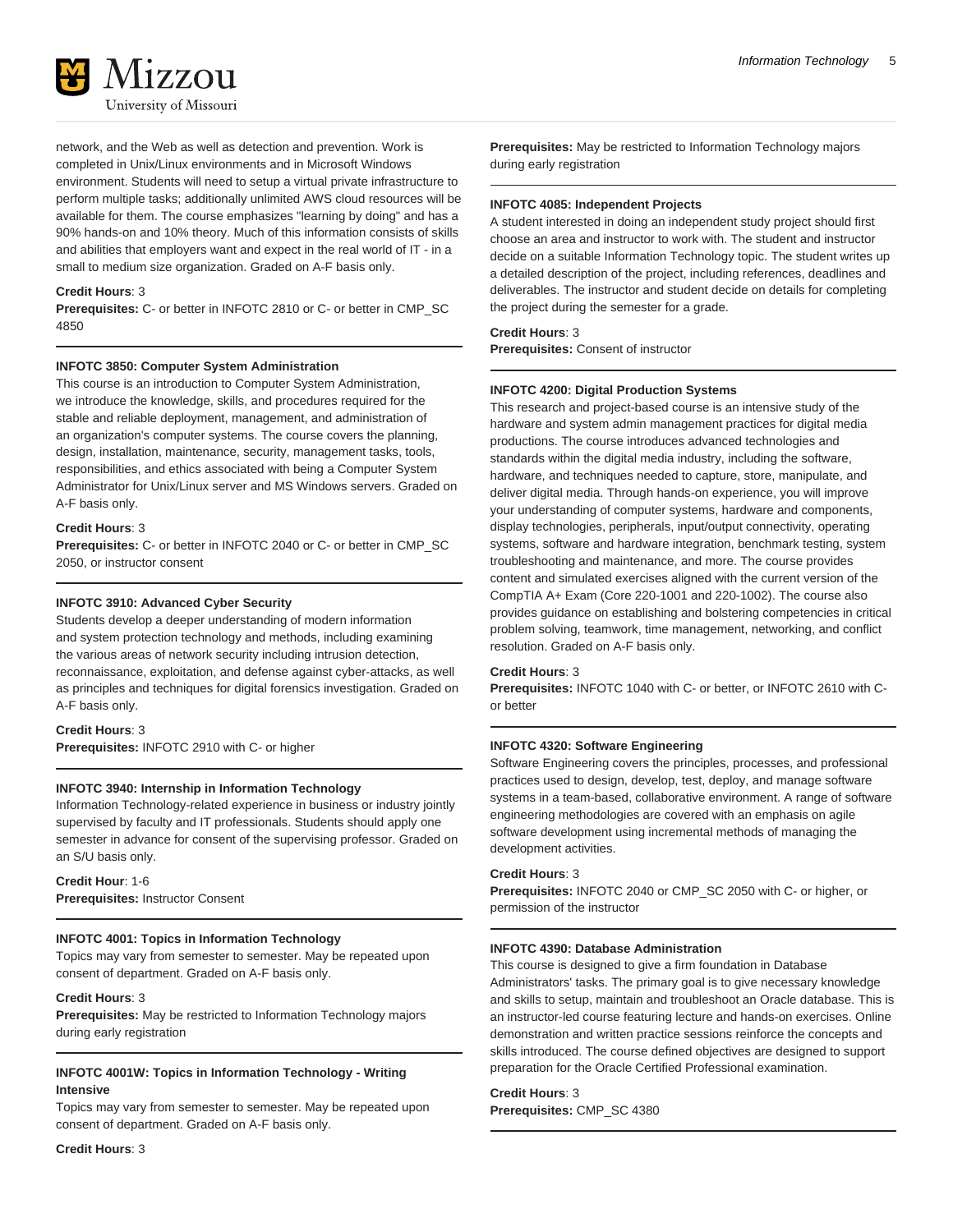

#### **INFOTC 4400: C#/.NET Development**

Learn how to develop and debug multi-threaded Windows desktop applications based on the object-oriented (OO), Model-View-Controller (MVC), and Model View ViewModel (MVVM) paradigms using C#, .NET, Windows Presentation Foundations (WPF), and Visual Studio. Graded on A-F basis only.

#### **Credit Hours**: 3

**Prerequisites:** INFOTC 2040 or CMP\_SC 2050

#### **INFOTC 4401: Python 1: Learn to Program in Python**

An introduction to the Python 3 programming language, covering various topics and paradigms. Cannot be taken for credit in the IT Program if you have completed INFOTC 1040. Graded on A-F basis only.

**Credit Hours**: 3

#### **INFOTC 4405: iOS App Development I**

(same as CMP\_SC 4405). This is a first in a series of courses on developing iOS applications using Xcode, and the Swift programming language on the macOS platform.

#### **Credit Hours**: 3

**Prerequisites:** INFOTC 1040 or CMP\_SC 1050 with C- or higher, or consent of instructor

**Recommended:** Prior experience programming in any programming language. The student should understand basic language concepts such as variables, data structures, control structures, and functions

#### **INFOTC 4410: Android App Development I**

(cross-leveled with INFOTC 7410). This is the first in a series of courses on developing Android applications using Android Studio and the Java and Kotlin programming languages.

#### **Credit Hours**: 3

**Prerequisites:** INFOTC 1040 or CMP\_SC 1050, or consent of instructor

#### **INFOTC 4420: Android App Development II**

(cross-leveled with INFOTC 7420). This is the second course in a series on developing Android applications using Android Studio and the Java and Kotlin programming languages. This course covers intermediate-level topics in application design, more complex UI implementations, and data persistence. Graded on A-F basis only.

**Credit Hours**: 3

**Prerequisites:** INFOTC 4410, or consent of instructor

#### **INFOTC 4425: iOS App Development II**

This is the second in a series of courses on developing iOS applications using Xcode and Swift programming language on the macOS platform. This course covers intermediate-level topics in application design, more complex UI implementations, and data persistence.

#### **Credit Hours**: 3

**Prerequisites:** INFOTC 4405 with C- or higher

#### **INFOTC 4440: Android App Development III**

This is a third in a series of courses on developing Android applications using Android Studio and the Java and Kotlin programming languages. This course covers advanced topics in application architecture, application design, data persistence, and client-server architecture.

#### **Credit Hours**: 3

**Prerequisites:** INFOTC 4420 or permission of the instructor

#### **INFOTC 4445: iOS App Development III**

This is the third in a series of courses on developing iOS applications using Xcode and Swift programming language on the macOS platform. This course covers advanced topics in application architecture, application design, complex UI designs, data persistence, and clientserver architecture.

#### **Credit Hours**: 3

**Prerequisites:** INFOTC 4425

#### **INFOTC 4500: Team-Based Mobile Device Application Development**

This is a multi-disciplinary, team-based course on developing applications for mobile devices. Teams will be comprised of students who are software developers and students who are designers. Graded on A-F basis only.

#### **Credit Hours**: 3

**Prerequisites:** INFOTC 2040; or CMP\_SC 2050; or permission of instructor with applicable experience

#### **INFOTC 4600: User Experience Design II**

This course is the second in a series that focuses on User Experience (UX) Design for software applications. This course further develops the processes, techniques and methods of evaluation to design, model, and evaluate application designs and user interfaces.

### **Credit Hours**: 3

**Prerequisites:** INFOTC 1600

#### **INFOTC 4610: Advanced Multimedia Design and Technology**

Students enrolled in INFOTC 4610 are immersed in upper-level study of media technology, software, and trends in the industry, with focus on advanced media design, motion media capture techniques, portfolio development, and industry standard technology and software. Topics include XR, Photogrammetry, Media Technology, Media Processing, and assembly (depending on semester). Students enrolled in the Writing Intensive portion of this class will also complete micro research papers during the duration of the course, focusing on technology, image processing, software, and other developments in the multi-media industry. These topics rotate per semester, given technology release dates. Graded on A-F basis only.

#### **Credit Hours**: 3

**Prerequisites:** IT Majors must complete INFOTC 1040 with C- or better or INFOTC 2610 with C- or better; other majors may seek instructor consent

#### **INFOTC 4610W: Advanced Multimedia Design and Technology - Writing Intensive**

Students enrolled in INFOTC 4610 are immersed in upper-level study of media technology, software, and trends in the industry, with focus on advanced media design, motion media capture techniques, portfolio development, and industry standard technology and software. Topics include XR, Photogrammetry, Media Technology, Media Processing, and assembly (depending on semester). Students enrolled in the Writing Intensive portion of this class will also complete micro research papers during the duration of the course, focusing on technology,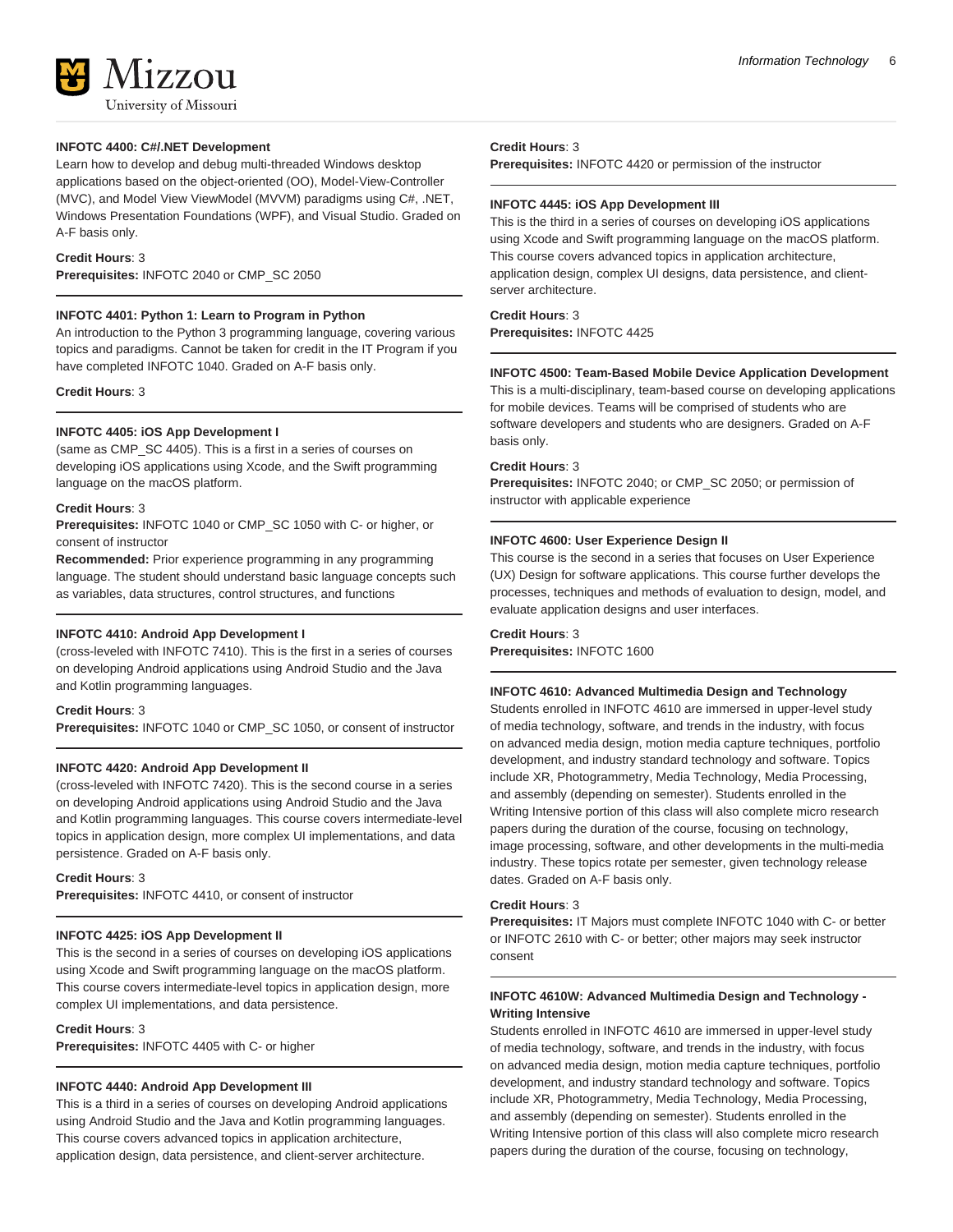

image processing, software, and other developments in the multi-media industry. These topics rotate per semester, given technology release dates. Graded on A-F basis only.

#### **Credit Hours**: 3

**Prerequisites:** IT Majors must complete INFOTC 1040 with C- or better or INFOTC 2610 with C- or better; other majors may seek instructor consent

#### **INFOTC 4630: Game Development**

(same as CMP\_SC 4630). The course focuses on rapid game prototyping and development utilizing the Unity game engine and C#. You will learn the fundamentals of game programming and also a platform which is actually used to make published games across multiple platforms (Mac, PC, web, iOS, Android etc). Graded on A-F basis only.

#### **Credit Hours**: 3

**Prerequisites:** INFOTC 3630 with C- or better, or INFOTC 2040 with Cor higher, or CMP\_SC 2050 with a C- or better

#### **INFOTC 4640: Motion Graphics and Visual Effects II**

This advanced course builds on the concepts and practices developed in Motion Graphics and Visual Effects Design 1 for content and new media creation. Advanced 2D and 3D animation, motion tracking for compositing, visual effects design, and compositing concepts and practices are applied in this project-based course.

**Credit Hours**: 3 **Prerequisites:** C- or higher in INFOTC 3640

#### **INFOTC 4650: Shader Programing**

The focus of this course is modern computer graphics algorithms and programming, with an emphasis on games, shader languages, (GLSL and Cg) and Graphical Processor Units (GPUs).

#### **Credit Hours**: 3 **Prerequisites:** CMP\_SC 2050, INFOTC 2620

#### **INFOTC 4830: Web Application Development II**

(same as CMP\_SC 4830; cross-leveled with CMP\_SC 7830). This course will study science and engineering of the world-wide web, languages, protocols, services, and tools that enable the web. Topics such as virtual machines, model-view-controller, data interchange formats, data analytics, web services and APIs, templates, authentication, security, scalability, protocols, and version-control are also challenged. Emphasis will be placed on cloud services and technologies. Graded on A-F basis only.

#### **Credit Hours**: 3

**Prerequisites:** INFOTC 2830 or CMP\_SC 2830 with a C- or higher

#### **INFOTC 4910: Digital Forensics**

(same as CMP\_SC 4910; cross-leveled with INFOTC 7910). This course introduces an overview of basic Digital Forensics procedures and techniques to enable students to perform a digital investigation of physical storage media and volume analysis, including preservation, analysis and acquisition of artifacts that resides in hard disk and random access memory, for Linux and Windows systems. Work is completed in Unix/Linux environments and in Microsoft Windows environment. Students will need to setup a virtual private infrastructure to perform multiple tasks. The course emphasizes "learning by doing" and has a

90% hands-on and 10% theory. Much of this information consists of skills and abilities that employers want and expect in the real world of IT - in a small to medium size organization. Graded on A-F basis only.

#### **Credit Hours**: 3

**Prerequisites:** INFOTC 3530 with a C- or better, or CMP\_SC 3530 with a C- or better

#### **INFOTC 4970W: Senior Capstone Design - Writing Intensive**

This course is an opportunity for you to demonstrate that you have achieved the goals established by the Information Technology (IT) program. You will do this through a series of writing exercises, class activities, and a team-based project. You will demonstrate your ability to synthesize various methods and skills, apply them to new, novel, complex, and integrated project requirements in real-world IT problems. Graded on A-F basis only.

#### **Credit Hours**: 3

**Prerequisites:** C- or higher in INFOTC 4320, or C- or higher in INFOTC 3650. A C- in INFOTC 3650W (writing intensive) may be substituted for INFOTC 3650. Must have senior standing. Restricted to INFOTC majors

**INFOTC 4990: Undergraduate Research in Information Technology** Research topics as defined by instructor and student.

**Credit Hour**: 1-6 **Prerequisites:** Instructor's consent

#### **INFOTC 4995: Undergraduate Research in Information Technology - Honors**

Research topics as defined by instructor and student.

**Credit Hour**: 1-6 **Prerequisites:** Instructor's consent

#### **INFOTC 7001: Graduate Topics in Information Technology**

This course explores graduate level topics in Information Technology, focusing on the implementation of digital systems, application development, software engineering, cyber security, or media technology. Graded on A-F only only.

#### **Credit Hours**: 3

#### **INFOTC 7100: Pedagogical Practices of Teaching Engineering Online**

An immersive study of pedagogical practices to teaching technology, and other core Engineering fields in an online format. The course explores and directly applies key concepts in learning objective creation, course organization, student engagement practices, rubric creation, facilitation of cooperative and collaborative work environments, teaching technologies and interactive media for learning, and direct student engagement. While involved with research and other direct challenge-based learning, the student will also be directly involved in the crafting and deployment of course materials, assessments, and student engagement activities for a currently active undergraduate course in the Information Technology Program. This affords the student both academic and practical, handson experience in both pedagogy development and learning materials. Students will be required to research topics, develop in-tandem learning materials, and engage with undergraduates seeking assistance with course content. This faculty led experience provides the student with the